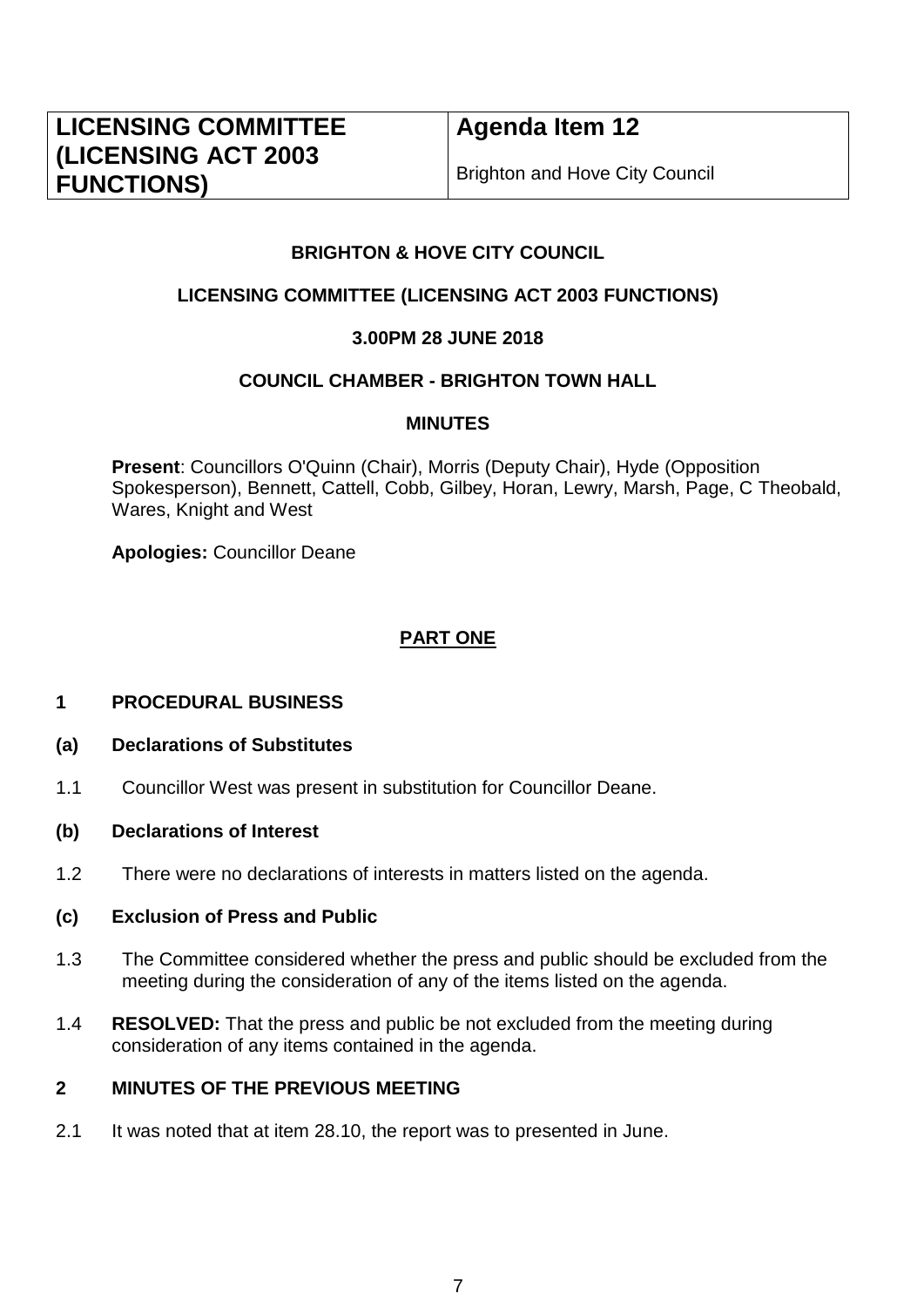2.2 **RESOLVED** – That the minutes of the Licensing Committee (Licensing Act 2003 Functions) Meeting held on 1 March 2018 be agreed and signed as a correct record.

### **3 CHAIR'S COMMUNICATIONS**

3.1 The Chair notified the Committee of the Governments recommendation that a maximum stake for a B2 gaming machine be reduced from £100 to £2. It was noted that the changes would be through regulations in Parliament and that this would need parliamentary approval. It was further noted that the Gambling Commission would also be in engagement with the gambling industry to ensure they were given sufficient time to implement and complete the technological changes.

### **4 CALLOVER**

### **5 PUBLIC INVOLVEMENT**

- **5a Petitions**
- 5.1 There were none.
- **5b Written Questions**
- 5.2 There were none.
- **5c Deputations**
- 5.3 There were none.
- **6 MEMBER INVOLVEMENT**
- **6a Petitions**
- 6.1 There were none
- **6b Written Questions**
- 6.2 There were none
- **6c Letters**
- 6.3 There were none.

### **7 PUBLIC HEALTH FRAMEWORK PRESENTATION**

7.1 The Committee considered a presentation given by Liz Tucker, Public Health Practitioner and Caroline Palmer, Crime Analyst on the Public Health Framework, on the current status of the Public Health Framework, it was noted that the next update was due to be provided in the following months. It was stated that the crime data provided proxy indicators for alcohol related crime which led the authority to struggle for accurate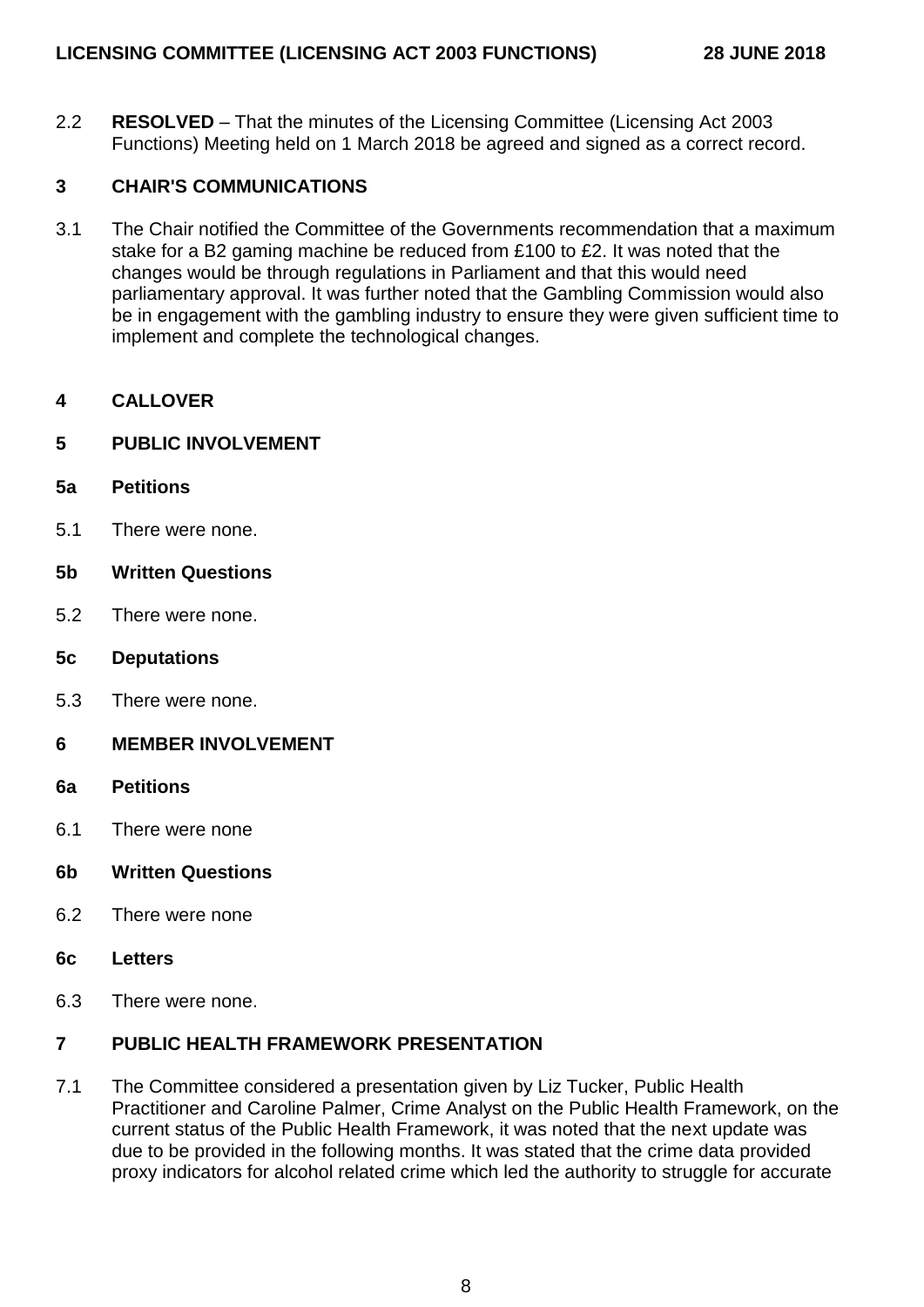data. Data driven from drug related crimes were unreliable; as a result the focus was shifted to offences closely related to alcohol. This scope was defined as violence to other people not necessarily alcohol related, however the aggregate of information points would contain satellite points related to alcohol that produced a trend that could be studied.

- 7.2 Councillor Wares requested clarity on the differences between assault being discussed.
- 7.3 Caroline Palmer clarified what constituted common assault and assaults by battery.
- 7.4 Councillor Page enquired if there was comparative data on police offences with other authorities
- 7.5 Liz Tucker responded by stating issues regarding alcohol abuse in wards and noted that though there were higher ambulance call outs and that men were at an increased risk. She concluded that this was significant nationally comparable data.
- 7.6 The chair noted that Cornwall and Newquay were largely responsible for skewing the data due to poor results.
- 7.7 Councillor Morris requested that such figures were brought to the Health Overview and Scrutiny Committee.
- 7.8 Liz Tucker stated that the data was comprised of local residents only and not visitors, Ms Tucker explained the various indicators of which the data consisted of and that the process of attaining all information was almost complete.
- 7.9 Caroline Palmer stated that the number of wards that had the highest rates of A&E was 4, and that they were also the same wards with a high number of clients in alcohol treatment, she further gave more info regarding BHCC's approach in regards to vulnerability.
- 7.10 Councillor Wares stated that due to the high priority nature of the information, robust processes needed to be maintained to make sure that data was not open to being skewed.
- 7.11 Caroline Palmer stated that data provided wasn't in depth enough that minor changes would skew overall results, she agreed to look back at the data.
- 7.12 Councillor Wares stated that this was a public document and that people might make decisions based on how certain areas were being portrayed.
- 7.13 Councillor Lynda Hyde stated that there were many areas that were on the report that produced a positive picture.
- 7.14 **AGREED**  that the presentation be noted.

#### **8 REVIEW OF GAMBLING POLICY 2018**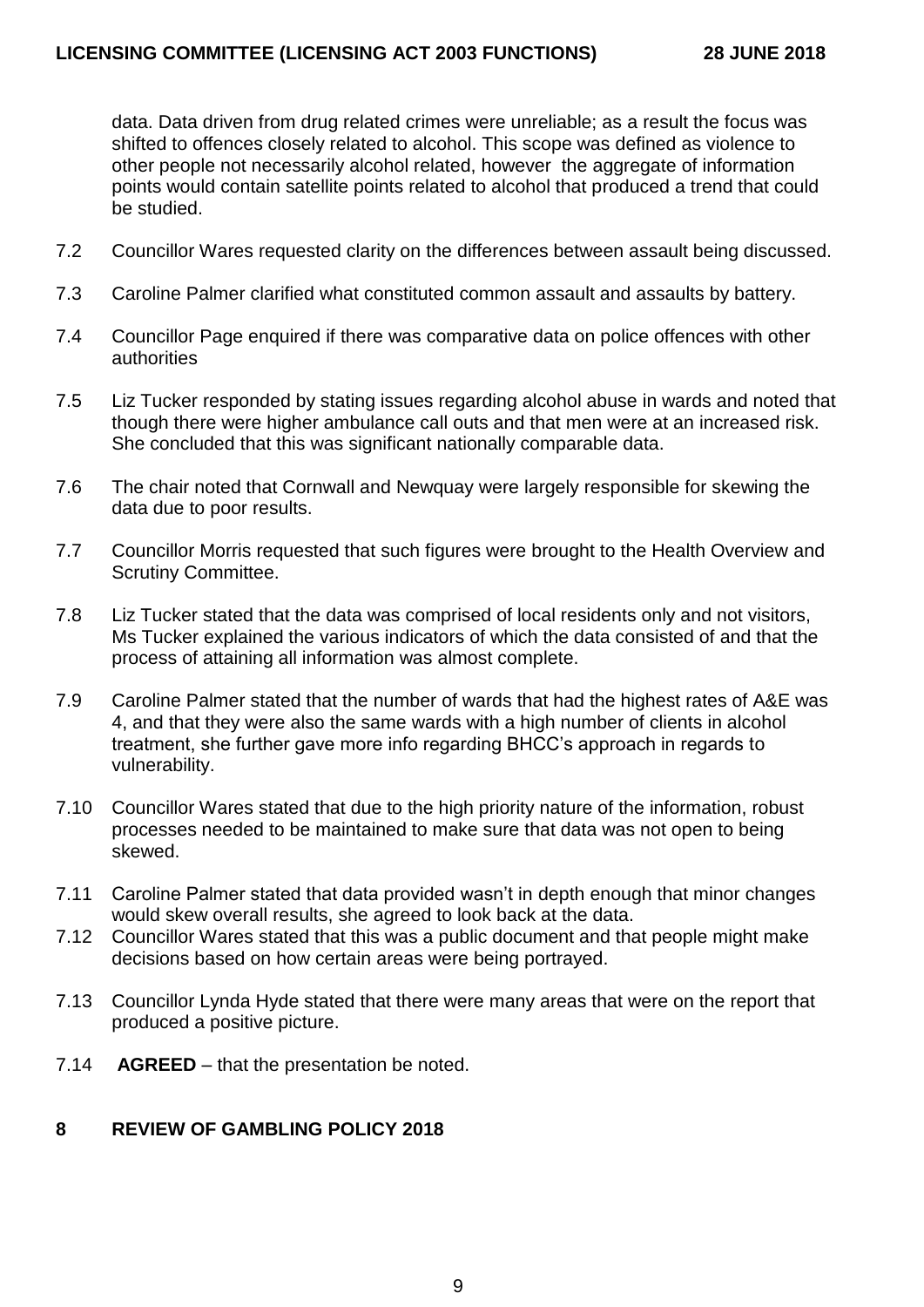- 8.1 Jim Whitelegg gave a brief overview of the Gambling Policy 2018, he noted that this was being held up by the Gambling Commission as good practice. It was clarified that the changes being proposed were not major and that an initial consultation with Public Health would ensue. It was stated that across 10 pubs, 7 failed to challenge the young male actor and as a result sanctions such as the possible removal of gambling machines were alluded to in the written warning letter.
- 8.2 Councillor Lynda Hyde enquired how often checks were carried out and if an inspection period should be considered.
- 8.3 Jim Whitelegg stated that inspections of all gambling venues were conducted annually. He clarified that pubs were now being inspected, he noted that major betting shops now did independent test purchasing and that there was a crossover of alcohol and licensing.
- 8.4 Councillor West stated that fruit machines had a limit on payout and stake and that the rate at which gamblers could spend all their money on digital machines over old machines had decreased dramatically. He enquired if there was a metric on how quickly one could spend their stake and how this compared to old machines.
- 8.5 Jim Whitelegg stated that currently new proposals would limit stakes to £2 though he was not aware of any legislation in place regarding the speed of play.
- 8.6 Councillor Marsh enquired if this was conducted at the same time every year; she expressed concerns regarding the consultation date as school holidays also took place in August. She further enquired if those without internet, who wanted to take part in the consultation, had an alternative mechanism available.
- 8.7 Jim Whitelegg stated that while there was a portal through the website there were other ways to engage with the process such as through trade bodies, business forums, consultation in public areas like libraries. It was confirmed that residents would not be contacted directly.
- 8.8 Councillor Morris enquired if test cases using just £1 coins could be conducted to see how much could be physically spent in a certain timeframe.
- 8.9 Jim Whitelegg stated that all such data should be available from the Gambling Commission.
- 8.10 **RESOLVED**  That committee agree the following recommendations:
	- 1. Instruct officers to carry out a consultation on the draft policy (attached at appendix 1).

#### **9 REVIEW OF STATEMENT OF LICENSING POLICY 2018**

9.1 Jim Whitelegg and Sarah Cornell gave a brief overview of the Review of the Statement of Licensing Policy 2018. The proposal to extend the special stress area was highlighted. It was stated it must be recognised that there was an increase in applications for café bars. It was noted that the terminology was problematic as it was misleading as the venues were not operating as a café as their primary activity. A second proposal to consider reducing hours of café activity was noted.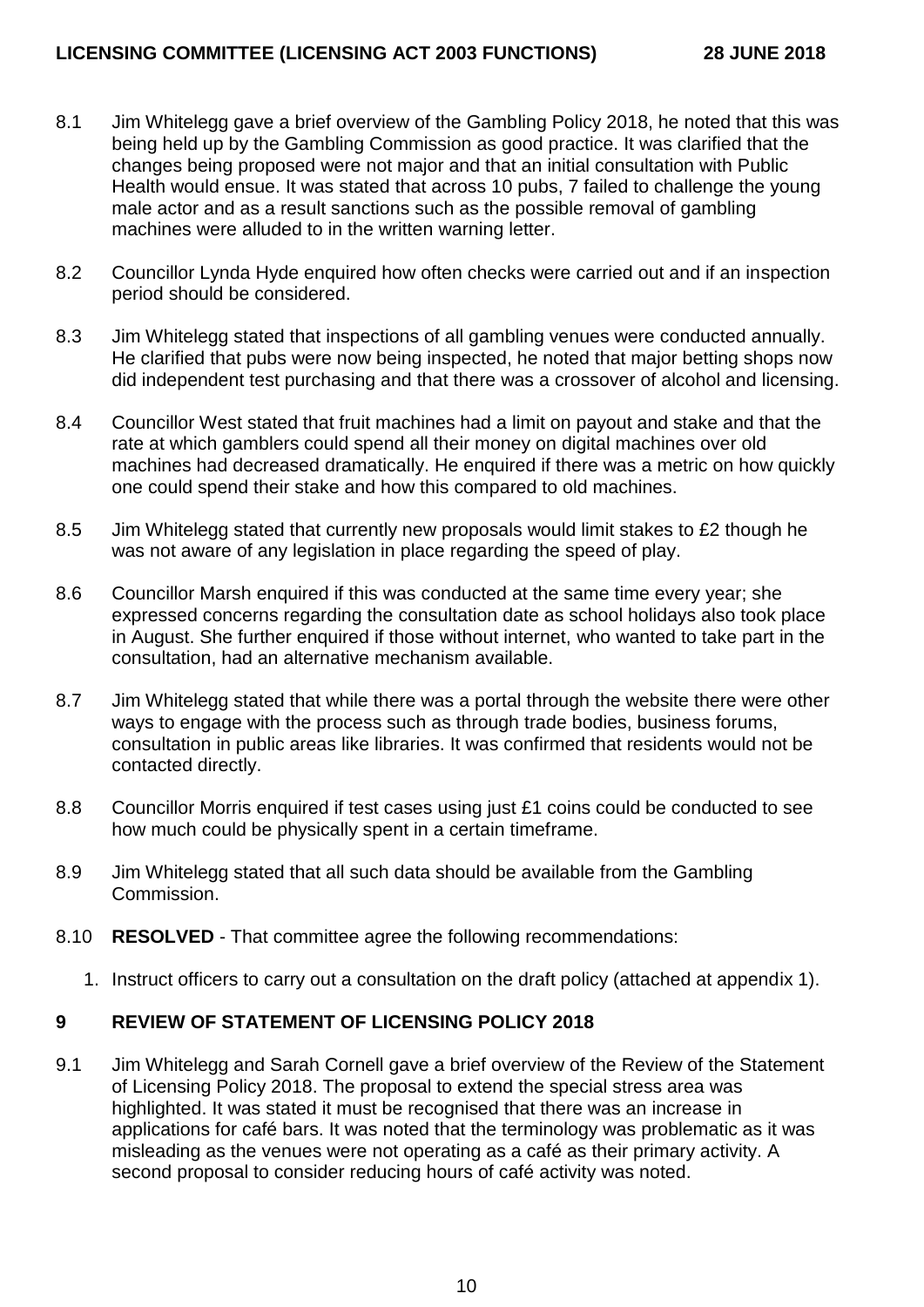- 9.2 Councillor O'Quinn stated that applicants had listed their venues as cafes however served cocktails.
- 9.3 Councillor Page stated that a change of name would be clear and enquired what new times for café closures were being proposed.
- 9.4 Jim Whitelegg stated that Police had suggested 8pm and that how new times were justified was open for debate.
- 9.5 Councillor Hyde sought clarification on whether new times would only be for future applications and not retrospective.
- 9.6 Jim Whitelegg clarified that new operating times would not be retrospective.
- 9.7 Councillor Gilbey noted a similar issue regarding a debate on what constituted substantial food.
- 9.8 The Chair stated that people were using café bar to get in to the CIZ area.
- 9.9 Councillor Wares stated that changing the terminology to just 'café' was good however expressed concerns with changing the times of operation for cafes.
- 9.10 Councillor Knight expressed concern with reducing the times of operation for cafes.
- 9.11 The Chair stated that applicants only wanted to make more money by selling alcohol.
- 9.12 Councillor Page expressed concern of the proliferation of a number of café bars putting licensing objectives at risk. It was stated that a time did not need to be settled on until after the consultation had been conducted.
- 9.13 **RESOLVED** –that the Committee members agree the following recommendations:
	- 1. To authorise officers to go out to statutory consultation with the proposal to expand the Special Stress Area (SSA) to cover Central Hove, extend from the west side of Holland Road northwards/intersection with the North side of Lansdowne Road, going westwards along Eaton Road/Blatchington Road to the junction and then south along Sackville Road down to the seafront (details of area covered in Appendix A)
	- 2. To authorise officers to go out to statutory consultation on a revised Matrix on one or more of the following proposals:
		- a. Change name from "café/bars" to "café" (notes to Matrix to be amended to "small food led establishment").
		- b. Reduced hours for café/bar category in CIZ (Cumulative Impact Zone).
		- c. No changes

#### **10 ITEMS REFERRED FOR COUNCIL**

10.1 There were none.